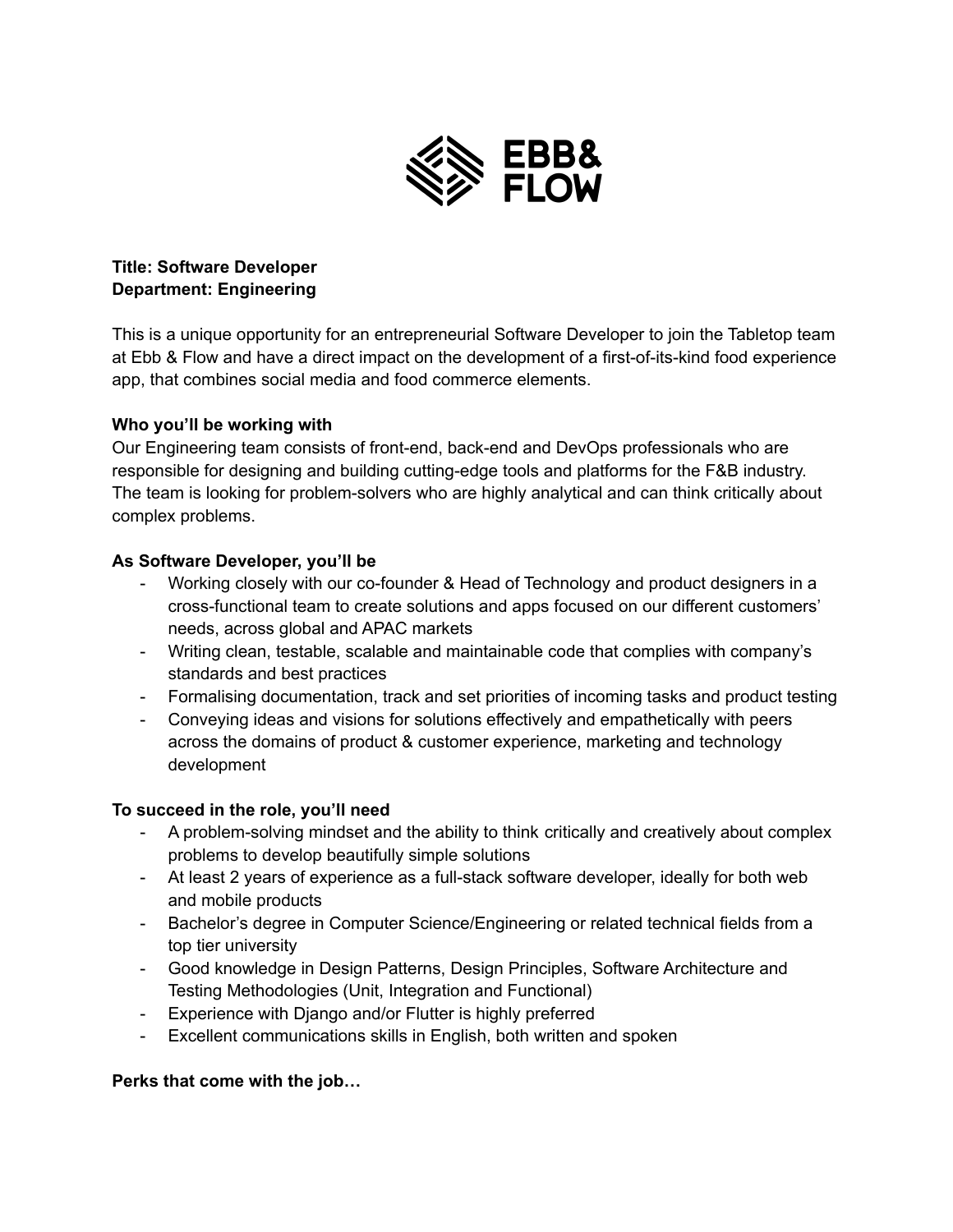- The role comes with great autonomy and flexibility we care less about how you work and more about the end result
- A fun, energetic and fast-paced work environment
- Lots of responsibility very early on we don't micromanage and want to hear your ideas
- A steep learning curve and a closely-knit team to help you grow
- After-work drinks and team dinners
- Plenty of freebies and discounts at all our partner brands

# **About Ebb & Flow Group**

We create and acquire F&B brands and technologies that elevate consumers' dining experiences.

With 15 brands leveraging our technologies across 10 kitchens in our Group, we have a comprehensive and continuously growing portfolio of companies that sit at the unique intersection of F&B and technology. Notable brands include The Dragon Chamber, Chin Mee Chin, Love Handle Burgers, Tigerlily Patisserie and Supafresh Japan. Our technology portfolio includes Tabletop, a social media food delivery platform, and Aogami, an advanced kitchen management platform.

Based in Singapore, one of the foodie capitals of the world, we are constantly developing and acquiring new brands, outlets and technology products to deliver the most exceptional culinary experiences ever seen. That's why we're always looking for top talent to join the Ebb & Flow family - whether you're a brand creator, software developer, product manager or an operations professional.

## **Our Business Principles**

## **1. Fast & Focused Execution**

Time is just about the most valuable commodity we have. So we believe that under breakneck pressure, an iterative approach ultimately yields the best tangible results. In simple terms, that means we're not afraid to try things, to dive right in and to get it done. It doesn't mean we eschew attention to detail, but recognise that the quest for perfection is reached through incremental accomplishment.

## **2. Work Hard, Work Smart**

An unwavering commitment and work ethic alone just won't cut it without constantly prodding our processes, tweaking our workflows and tinkering with new methods to find sweet spots in productivity and efficiency. So yeah. We work damn hard and smart. How else would we be able to go all-in at playtime too?

## **3. The Best Ideas Win**

We'll say it because it's true: rank is overrated. We've seen how unchecked bureaucracy silences thought and makes mice of men and women. Not for us. We believe in giving equal